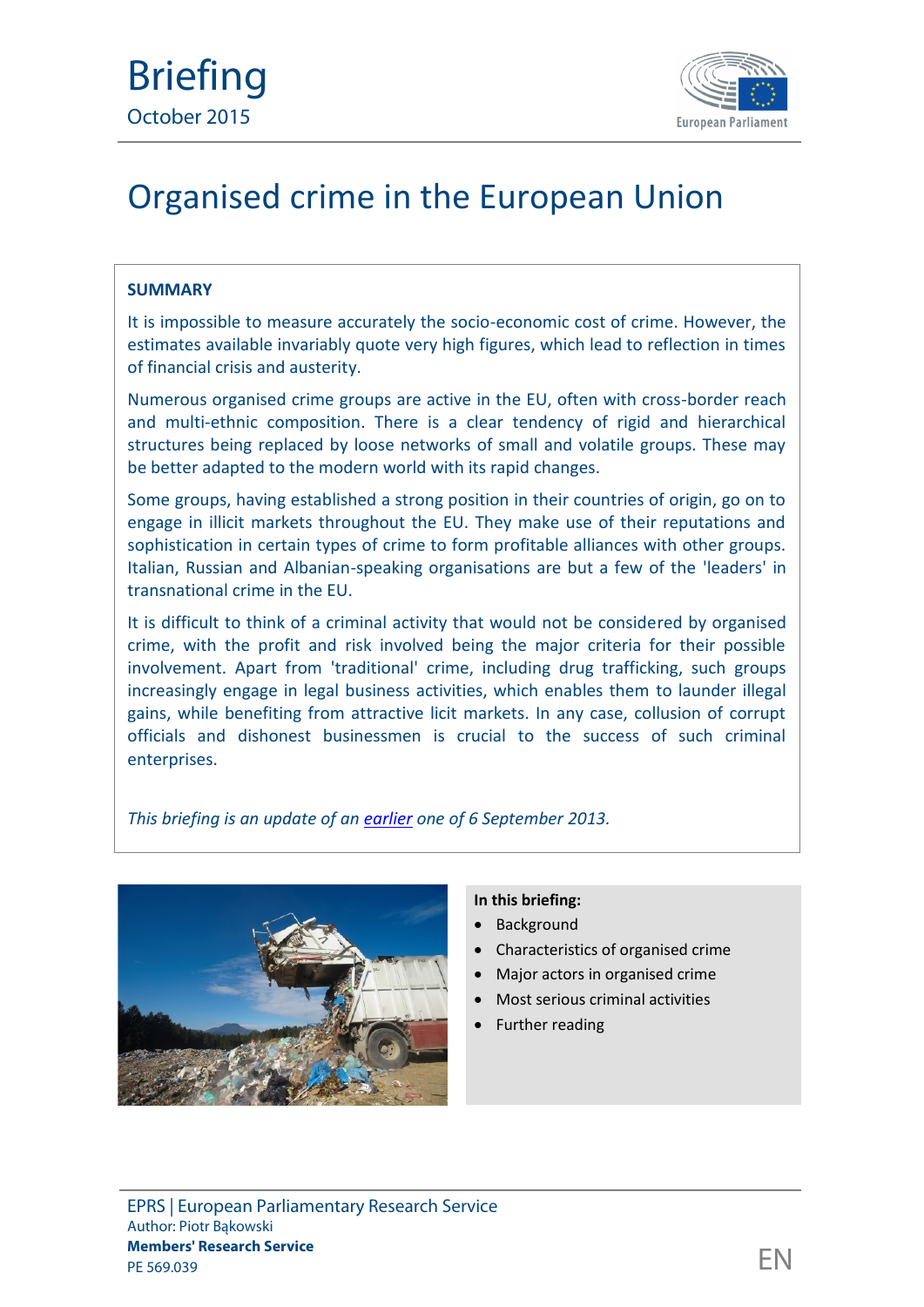## **Background**

There is no widely accepted definition of organised crime, and deciphering its nature requires constant searching for up-to-date information.<sup>1</sup> This is because criminals continuously adapt to the changing circumstances set by socio-economic development and law enforcement policies.

We know even less about the impact of organised crime on economies and societies.<sup>2</sup> According to the UN Office on Drugs and Crime [\(UNODC](http://www.unodc.org/documents/data-and-analysis/Studies/Illicit_financial_flows_2011_web.pdf)), transnational organised crime generated a US\$870 billion profit in 2009, corresponding to 1.5% of global GDP. About half of this was linked to drug trafficking. The IMF estimates the amounts of money laundered globally each year at 2%–5% of GDP. There is ample research linking money laundering with reductions in overall annual economic growth rates: according to one study each US\$1 billion laundered reduced overall economic growth by 0.04-0.06 percentage points in the OECD countries concerned.<sup>3</sup>

While these estimates give some idea of the order of magnitude of figures, they give little insight into the complex, and often indirect, consequences of crime for economies and societies. Analysis is further complicated as criminals get involved in the legal economy and the border lines between what is legal and illegal become blurred.

As the EU continues to struggle with the financial crisis, it may be argued that organised crime and related phenomena, such as corruption or money laundering, merit more attention now than ever.

## **Characteristics of organised crime**

Europol's organised crime threat assessments provide some insight into the evolution of the structure and *modus operandi* of organised crime groups (OCGs). According to its recent [SOCTA](https://www.europol.europa.eu/content/eu-serious-and-organised-crime-threat-assessment-socta) report, around 3 600 such groups are active in the EU.

It appears from Europol's assessment that the common perception of crime syndicates as hierarchical organisations with ethnicity-based membership less and less reflects the reality. On the contrary, criminal groups tend to be loose and flexible networks, often with a group leadership. Moreover, criminal groups increasingly cooperate with or have as members a wider variety of nationalities: 70% of them include individuals of numerous nationalities.

EU Member States are not equally exposed to organised criminal activities. However, with the development of the internal market, criminals, just like law-abiding citizens, have acquired new possibilities to extend their sphere of action and liaise with counterparts throughout the EU. Nevertheless, in describing transnational organised crime and how it operates in the EU, researchers tend to negate the vision of powerful mafias invading new territories like military powers. They suggest that, on the contrary, most mafia-type groups do not replicate their structures outside their home country. Nor do they attempt to achieve the same level of control over a new territory as they may enjoy in their areas of origin.<sup>4</sup>

While many crime groups compete for attractive illicit markets, there are numerous accounts of international alliances formed by syndicates from various EU and non-EU countries. Many experts, however, question the stability and organised nature of such enterprises. They point to the high diversity and volatility of the groups involved, whose actions may in fact be quite 'disorganised'. Transnational criminal activities are,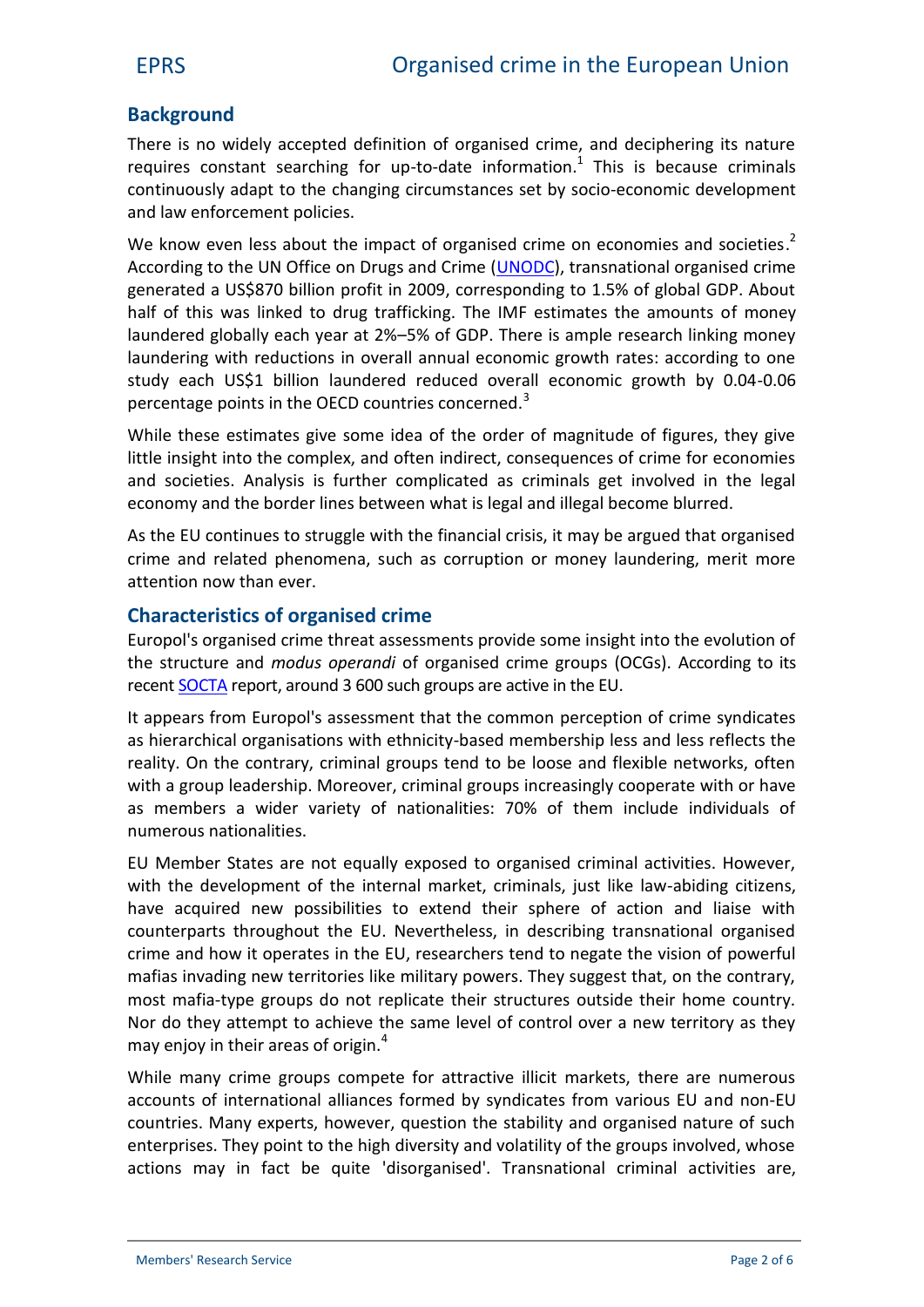therefore, a product of often ephemeral local opportunities, rather than strategic, long term planning by Italian or Russian 'mafia'.<sup>5</sup>

### **Major actors in organised crime**

That said, ethnicity and linguistic ties remain important, and determine the composition of the core groups running increasingly diversified criminal networks. According to Europol, the groups presented below and traditionally (though perhaps less accurately now) named after their members' nationality are among the most powerful syndicates in transnational crime in the EU.

#### **Italian mafia**

Italian OCGs exercise a level of control over their regions of origin which is unparalleled in the EU. They are thus considered 'mafia-type' organisations, i.e. protection rackets aiming to be the sole supplier of protection for all transactions in a given territory.<sup>6</sup> This position and the ensuing worldwide recognition give them substantial leverage when dealing with other criminal groups outside Italy. Europol considers Italian OCGs as particularly dangerous, due to their ability to infiltrate the political world, public administration and the legal economy.

Outside Italy these groups tend to focus on:

- drug trafficking,
- penetrating the legal economy (e.g. recently investing in alternative and green energy markets in the EU), and
- trafficking in toxic waste and other environmental crimes.

Corruption is often used by these groups to enable criminal activities, the proceeds of which are laundered, for example through investment in real estate.

The four main Italian mafia-type organisations are:

- the Sicilian Mafia, including *Cosa Nostra*, whose emissaries are important intermediaries in transnational drug trafficking. Outside Italy the group refrains from violent crime, focusing on money laundering and crime related to public tenders. The representation of the American *Cosa Nostra* in popular culture led to the worldwide, but incorrect, use of 'mafia' as a synonym for organised crime.
- the Calabrian *'Ndrangheta*, which has a dominant position on the European cocaine market (established at a time when *Cosa Nostra* thrived on dealing in heroin). In contrast to most groups, *'Ndrangheta* does replicate its home hierarchical structures when moving abroad. The group is present in Spain, France, Belgium, the Netherlands and Germany (as evidenced by the 2007 '[Duisburg massacre'](http://news.bbc.co.uk/2/hi/europe/6949274.stm)).
- the Campanian *Camorra* depicted in Roberto Saviano's book *Gomorrah* –which is a cluster of clans and families, often in conflict and lacking a clear hierarchical structure. Outside Campania the *Camorra* is mainly involved in drug trafficking, euro counterfeiting, cigarette smuggling, illicit waste dumping and the sale of counterfeit products, manufactured by the clans or by Chinese OCGs. It is present in Spain, France, the Netherlands, Germany and eastern Europe.
- Apulian OCGs, including the *Sacra Corona Unita (SCU)* and the *Società Foggiana,* which started with cigarette smuggling and evolved to trafficking in human beings, drugs and weapons. Apulian OCGs are present mainly in the Netherlands, Germany, Spain and Albania. They cooperate with other Italian groups and have historical links with the eastern European underworld.<sup>7</sup>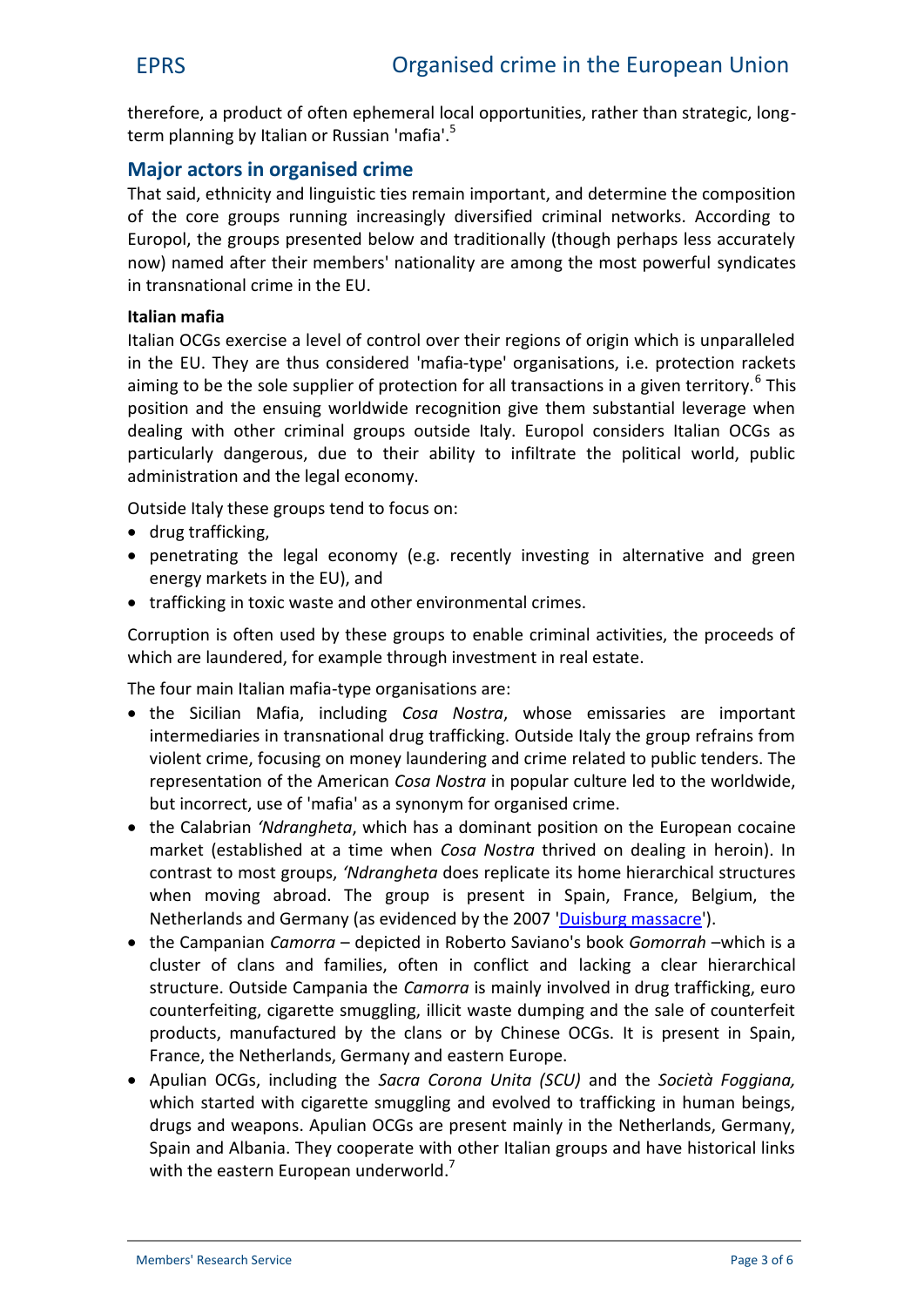#### **Non-EU groups**

#### *Russian-speaking OC*

Russian OCGs – described in depth in an earlier  $Briefing$  $Briefing$  $Briefing$  – stand out for the variety of</u> crimes committed, the degree of collusion with public authorities in Russia, and increasingly in some Member States, and their sophistication in certain 'modern' areas of crime, such as financial or cyber-crime. They are part of a larger phenomenon of Russian-speaking OCGs. Latvian-Russian is among the most frequent combinations among groups with EU and non-EU nationals.

#### *The Balkan axis*

The 'Balkan axis' – the Western Balkans and south-east Europe – sees Balkan and Black Sea trafficking routes meeting, and the OCGs involved. Among local groups, Albanian speaking ones have come to prominence and may be among the fastest growing OCGs in Europe. Little is known about these violent clans, families and cliques, whose structure and *modus operandi* has been compared to that of Apulian groups.

#### *From heroin on: Turkish groups*

The country's geographical position explains the primary role of Turkish groups in smuggling and trafficking of people and commodities, and drugs in particular. These OCGs largely control the wholesale supply of Afghan heroin to Europe.

Facing competition from Italian, Balkan and Russian-speaking syndicates, Turkish OCGs have evolved to become 'polydrug' traders. Nowadays they often exchange heroin for South-American cocaine, as well as ecstasy and methamphetamine produced in the EU. They also engage in money laundering, including in Northern Cyprus and Germany, home to the EU's biggest Turkish diaspora.

Organised crime activities have traditionally been undertaken by clans and extended families. But recently such activities have increasingly followed the general trend of taking the shape of looser, flexible networks composed of small groups open to alliances across clan, ethnic or national divides.<sup>8</sup>

#### *Other non-European OCGs*

There are a variety of other groups among which the most prominent are Nigerian and Asian groups (including Chinese, Vietnamese, Afghans and Pakistanis). Colombian and Mexican drug cartels are also known to operate in Europe, mainly in Spain and Portugal.

#### **Most serious criminal activities**

The profits from specific illegal markets pull on OCGs like a magnet, attracting them to new activities while making them hold on to the most lucrative 'traditional' ones.

**Drug trafficking** and **trafficking in human beings** have long been the domain of OCGs and will most likely remain such. Around one third of EU OCGs are involved in the production and distribution of illegal drugs, including synthetic drugs produced in the EU (e.g. in the Netherlands and eastern Europe). People-trafficking for sexual exploit ation in Europe generates annual profits of US\$3 billion, and creates 70 000 new victims every year. Moreover, the economic crisis has deepened the persistent lack of employ ment opportunities outside the EU, while increasing demand for cheap workers within. This combination makes the EU fertile ground for labour exploitation. Some Member States have also reported an increase in people-trafficking linked to benefit fraud.<sup>9</sup>

**Counterfeiting** is a high yield and low risk form of crime, increasingly carried out by OCGs involved in various trafficking crimes. While in 2011 the domestic retail value of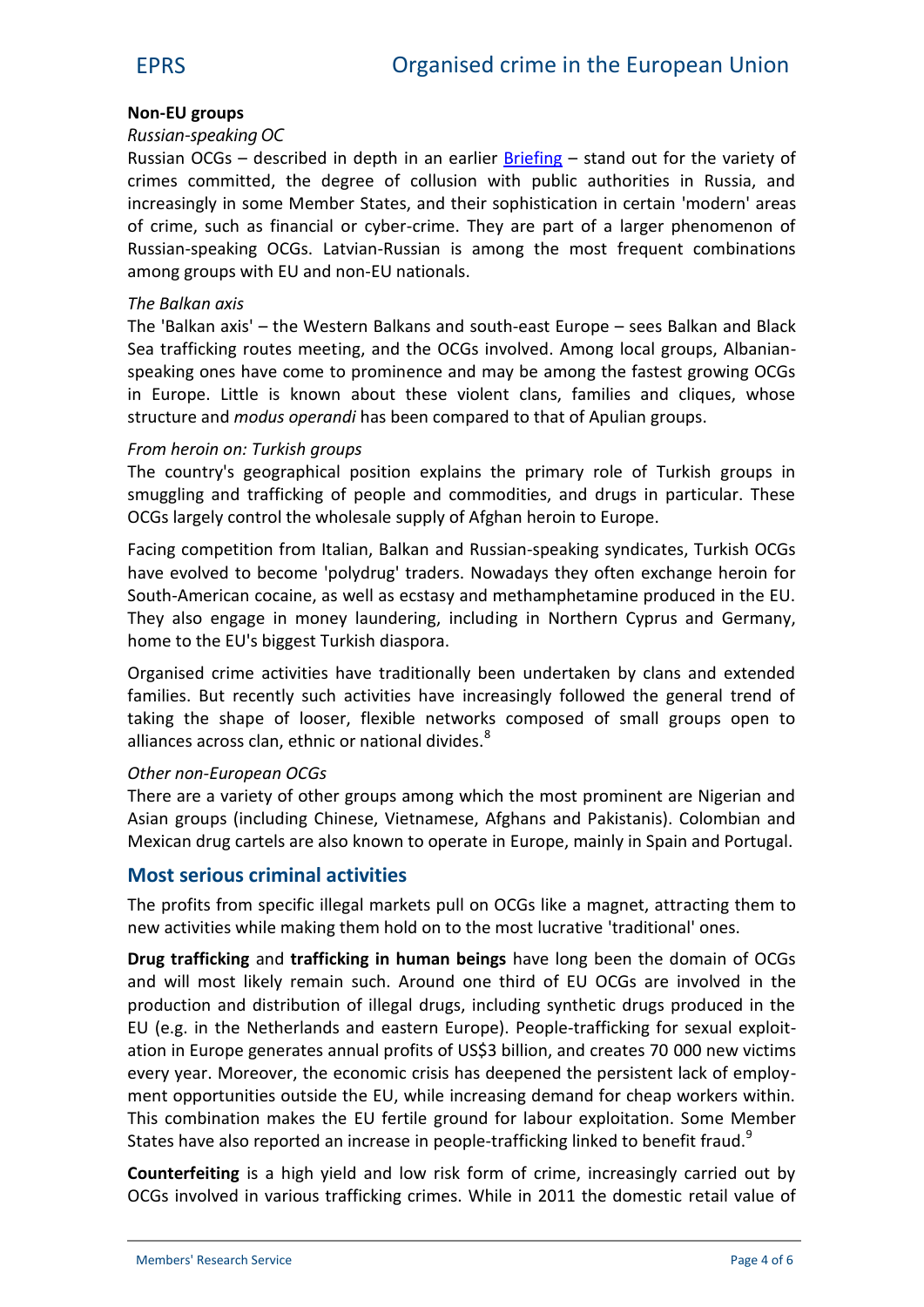counterfeit articles seized at EU borders was over €1.2 billion, more and more are being produced within the EU.<sup>10</sup> The range of articles has broadened to include a variety of products covered by health and safety standards (e.g. foods, medicines and toys). Counterfeiting represents substantial costs for European societies in terms of taxes and duties unpaid and licit jobs lost. However, given European citizens' reduced spending power in times of economic crisis, there is growing demand for and wide social acceptance of counterfeits.

**Cigarette smuggling** is on the rise too, most likely due to high profits and low penalties – compared to drug trafficking, for example. It involves both counterfeit and contraband cigarettes (with 65% of seized cigarettes being counterfeit). Smuggled cigarettes are produced both outside (mainly former Soviet Union countries and China) and within the EU (including Poland and some Baltic States). As a result, Member States lose an estimated  $\epsilon$ 10 billion revenue per year, of which about 10% is a loss to the EU budget.<sup>11</sup>

**Environmental crime** can be split into two categories: trafficking in natural resources and trafficking in hazardous substances, including dumping of waste. Such activities prove that, in order to be serious, crime does not necessarily have to be violent: in this case its 'seriousness' is due to long-lasting environmental and health impact (although many violent crimes are also committed in the course of environmental crime).

Environmental crime involves a wide variety of actors, from small ad hoc groups to major crime syndicates (e.g. Italian OCGs). It often requires cooperation with legitimate business and corruption of public officials.<sup>12</sup>

As companies have been cutting their waste management costs, waste trafficking has risen in the EU. Not only is waste being shipped to Africa and Asia, but it is also dumped illegally in the EU.

#### **Infiltrating the legal economy**

The most problematic aspect of organised crime is that it will go to great lengths to keep up appearances of legality. This explains the scale of [money laundering](http://www.europarl.europa.eu/RegData/bibliotheque/briefing/2012/120360/LDM_BRI%282012%29120360_REV1_EN.pdf) aimed at concealing the origin of the proceeds of crime. The array of techniques used ranges from setting up shell companies to complex international schemes involving series of international bank transfers. Money laundering is not only closely linked to other forms of crime, but it is also a lucrative business on its own – so some OCGs offer it as a stand alone service to other groups. While the sum of money laundered globally every year probably exceeds €1 trillion, it is estimated that less than 1% of the proceeds are seized.

One way to merge legal profits and illegal gains is through using otherwise legitimate businesses. These range from small firms operating mainly with cash (e.g. motels or car washes) to large import/export companies.

Some such businesses are only 'front' (or 'shell') companies whose actual purpose is money laundering. OCGs do not refrain however from taking over successful businesses whose market position is further consolidated through the use of unfair competition, intimidation and corruption, e.g. in public procurement. Criminals may either run such businesses directly or do so through intermediaries or straw men.

Through owning legal businesses, OCGs enhance their capacity to commit financial crime, including **fraud**. [MTIC fraud](http://www.out-law.com/en/topics/tax/tax-litigation--disputes-/missing-trader-fraud-mtic/) (for missing trader intra-Community fraud), a type of VAT fraud, is of particular importance for the EU as the VAT-based resource makes up around 16% of the EU budget. According to [Europol](https://www.europol.europa.eu/content/eu-serious-and-organised-crime-threat-assessment-socta), the EU loses an estimated €100 billion per year as a consequence of MTIC fraud. And at one point, 90% of trading